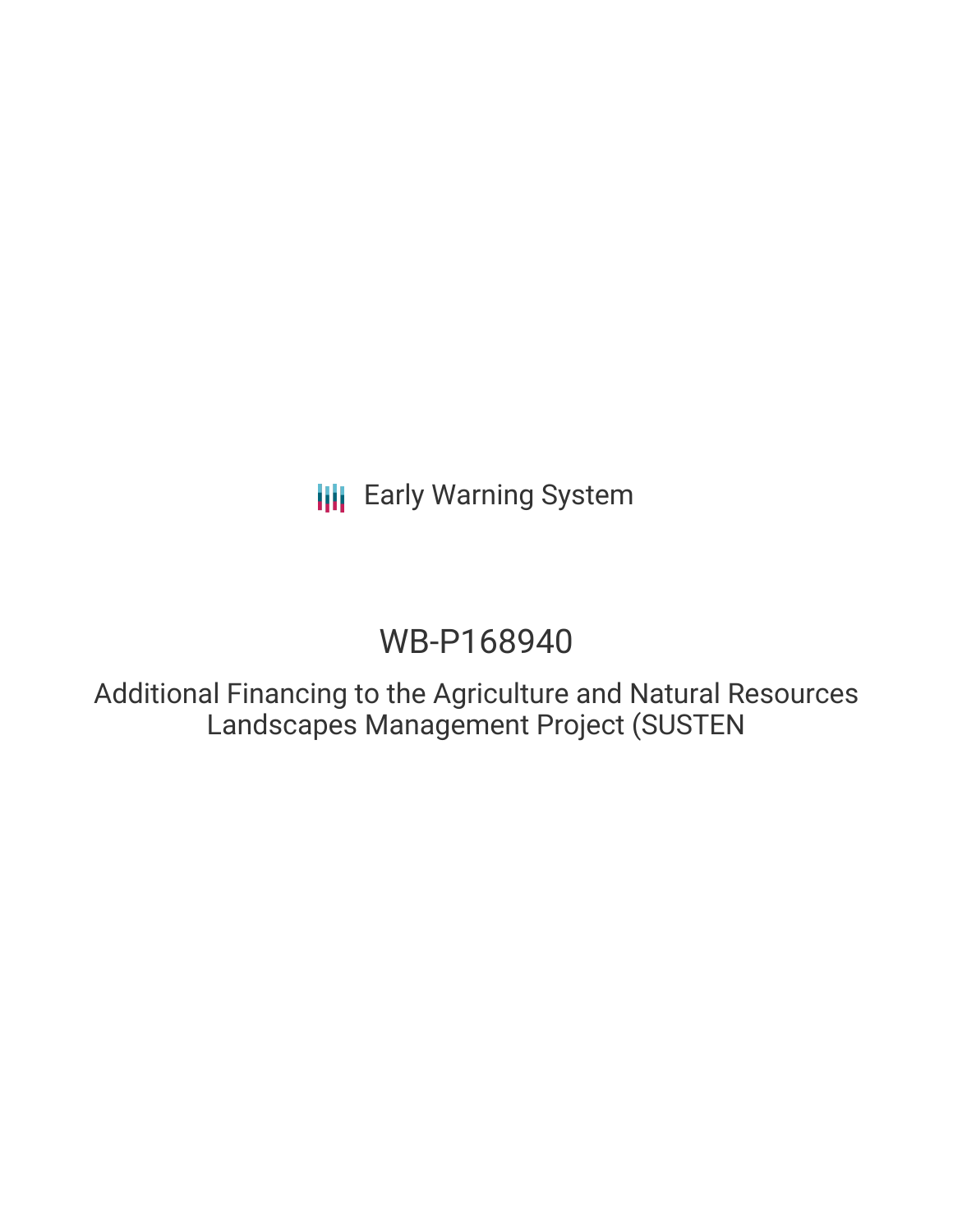

Additional Financing to the Agriculture and Natural Resources Landscapes Management Project (SUSTEN WB-P168940

### **Quick Facts**

| <b>Countries</b>               | Mozambique               |
|--------------------------------|--------------------------|
| <b>Financial Institutions</b>  | World Bank (WB)          |
| <b>Status</b>                  | Approved                 |
| <b>Bank Risk Rating</b>        | B                        |
| <b>Voting Date</b>             | 2019-03-20               |
| <b>Borrower</b>                | Government of Mozambique |
| <b>Sectors</b>                 | Agriculture and Forestry |
| <b>Investment Type(s)</b>      | Grant                    |
| <b>Investment Amount (USD)</b> | \$60.00 million          |
| <b>Project Cost (USD)</b>      | \$60.00 million          |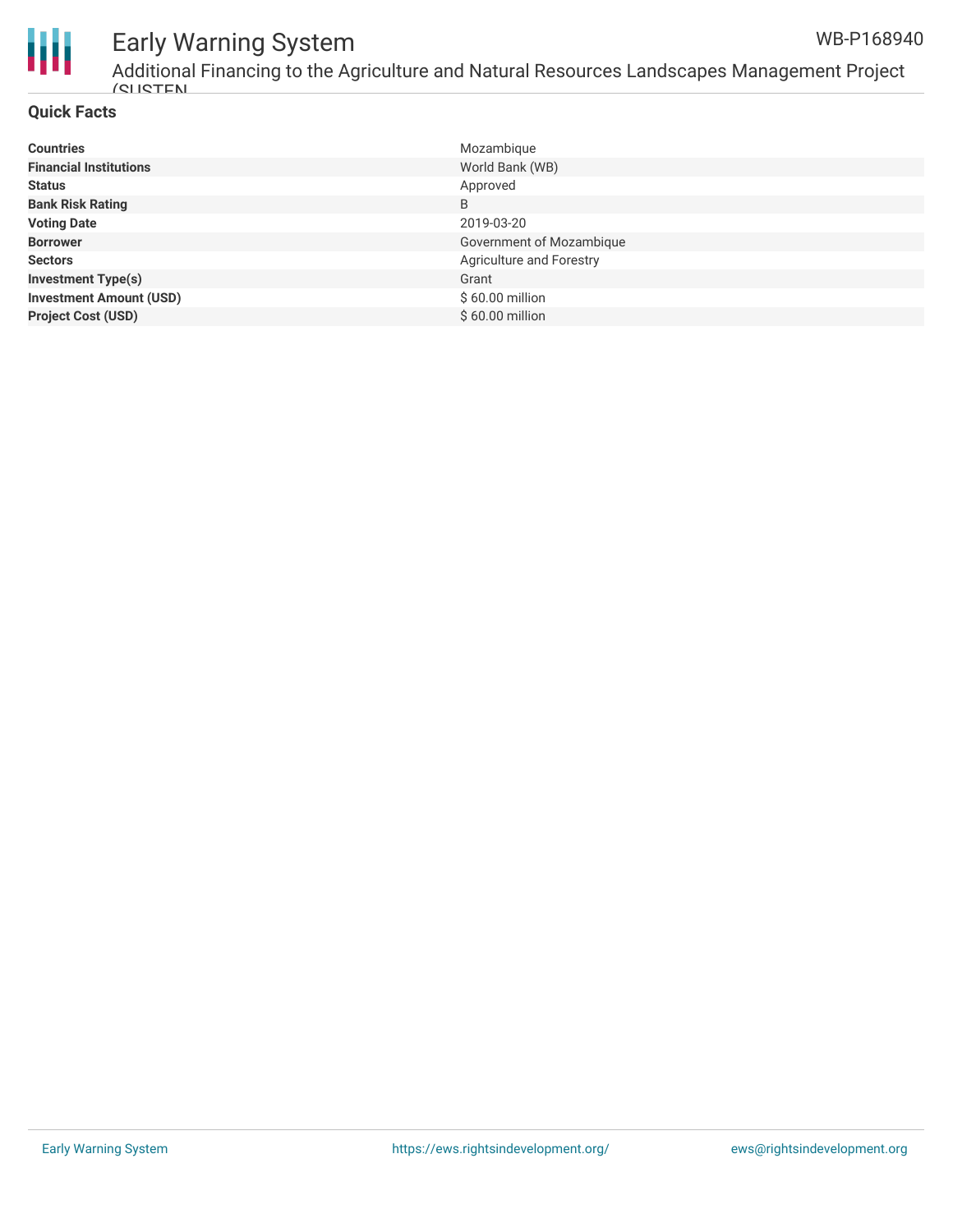

### **Project Description**

According to bank documents, the project objective is to integrate rural households into sustainable agriculture and forestbased value chains in the Project area and, in the event of an Eligible Crisis or Emergency, to provide immediate and effective response to said Eligible Crisis or Emergency. The additional funding (AF) seeks US\$40.0 million from regular IDA and US\$20 million from the CRW to: (i) scale up the original project by extending its geographical coverage and reaching out to an increased number of beneficiaries; (ii) replenish the US\$10 million reallocated to the Contingency Emergency Response Component (CERC) following the activation of the IDA Immediate Response Mechanism (IRM) in the aftermath of Cyclone Idai; and (iii) support the recovery efforts from the Cyclone Idai in the affected areas.

The project has four components:

- 1. Agriculture and Forest-Based Value Chain Development (Original amount: US\$21.0 million, Additional amounts: US\$28.0 million IDA, US\$9.0 million CRW, Total US\$58 million). This component will be scaled up to increase the number of business plans for SECFs and SMEs, and investments in infrastructure in the expanded geographic area. CRW resources will be targeted to support SMEs, SECFs and Smallholder Farmers (SFs) in the cyclone affected areas (US\$ 4.0 million) and to rehabilitate damaged rural infrastructure (US\$ 5.0 million).
- 2. Securing Land Tenure Rights and Increasing Natural Resources Resilience. (Original amount: US\$14.0 million, Additional amount: US\$8.0 million IDA). This component will be scaled up to achieve an additional 400 ha (original 1,600 ha, new target 2,000 ha) of restored land under revised methodology and principles: (i) areas to be restored and geographical coverage of the business plans would need to match to allow for maximum synergy; and (ii) restoration plans would have to be ready prior to starting implementation of the business plans. The amount and activities for securing land tenure rights remains the same, to allow the finalization of ongoing land tenure regularization activities. Land tenure regularization activities will be scaled up through the recently approved MOZLAND (P164551), also implemented by the same FNDS, and part of the overall landscape approach adopted by MITADER.
- 3. Project Coordination and Management (Original amount: US\$5.0 million, Additional amount: US\$4.0 million IDA, US\$1.0 million CRW). The AF will provide incremental resources to oversee implementation in the original Project area and in the affected areas, comprising support for project coordination and management, fiduciary and safeguards management, monitoring and evaluation (M&E), and communications. Whiles fund are broadly earmarked to the implementation of the project, they also support overall FNDS capacity strengthening, with impact on the overall portfolio of projects financed by the Bank.
- 4. Contingency Emergency Response (Original amount: US\$0.0 million, Additional amount: US\$ 10.0 million CRW). The component was triggered as per the original project in case of a potential disasterrecovery need providing immediate response to an eligible crisis or emergency. The amount of USD 10 million was used for immediate relief response to the cyclone activities through FAO.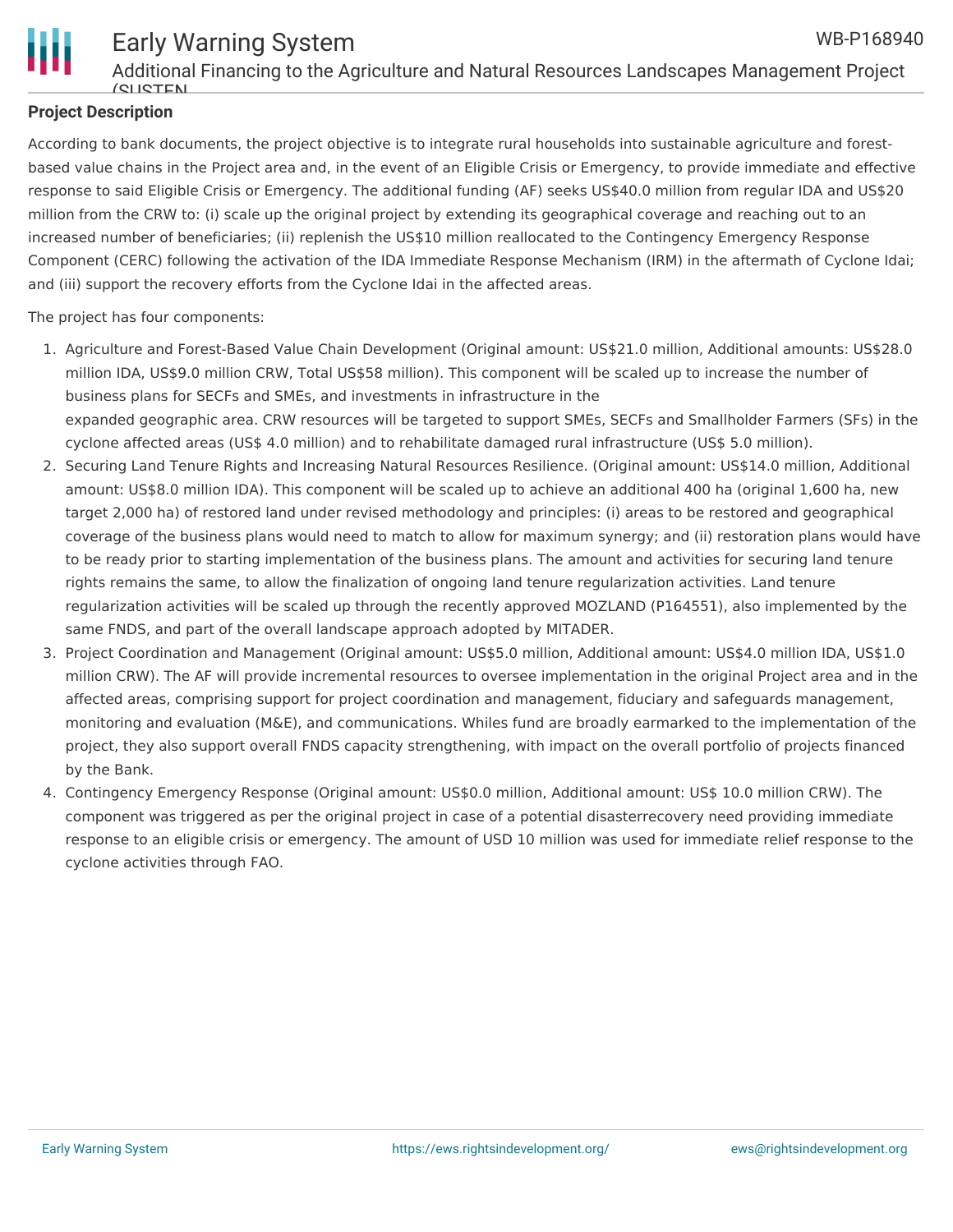

Additional Financing to the Agriculture and Natural Resources Landscapes Management Project (SUSTEN WB-P168940

### **Investment Description**

World Bank (WB)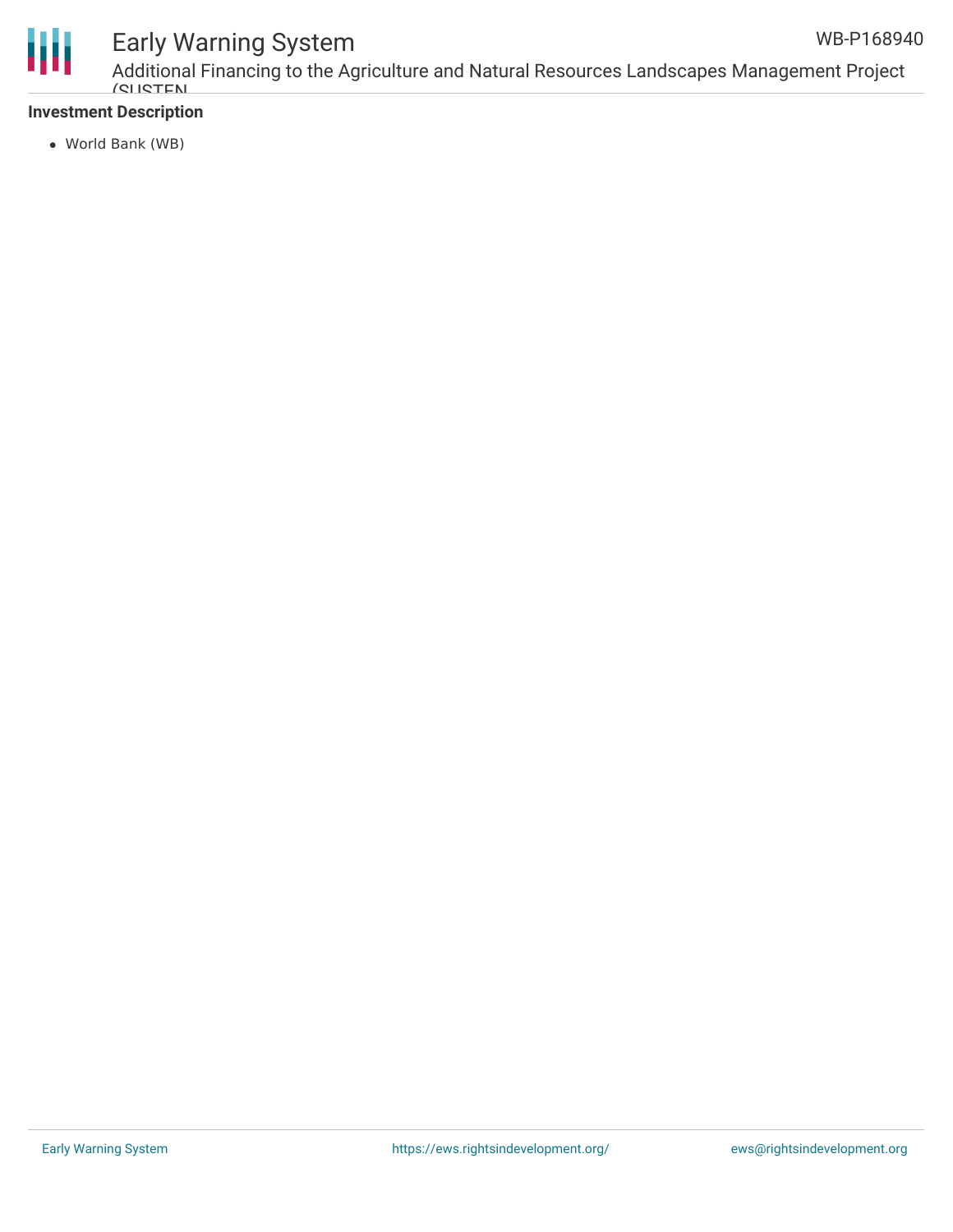

Additional Financing to the Agriculture and Natural Resources Landscapes Management Project (SUSTEN

### **Contact Information**

**World Bank:**

Norman Bentley Piccioni Senior Agriculture Economist

Pedro Arlindo Agric. Economist

#### **Borrower:**

Ministry of Economy and Finance Adriano Ubisse National Director of Treasury

#### **Implementing Agency:**

Ministry for Land, Environment and Rural Development Momade Nemane Manager of the International Funds Management Unit

#### **ACCOUNTABILITY MECHANISM OF WORLD BANK**

The World Bank Inspection Panel is the independent complaint mechanism and fact-finding body for people who believe they are likely to be, or have been, adversely affected by a World Bank-financed project. If you submit a complaint to the Inspection Panel, they may investigate to assess whether the World Bank is following its own policies and procedures for preventing harm to people or the environment. You can contact the Inspection Panel or submit a complaint by emailing ipanel@worldbank.org. You can learn more about the Inspection Panel and how to file a complaint at: http://ewebapps.worldbank.org/apps/ip/Pages/Home.aspx.